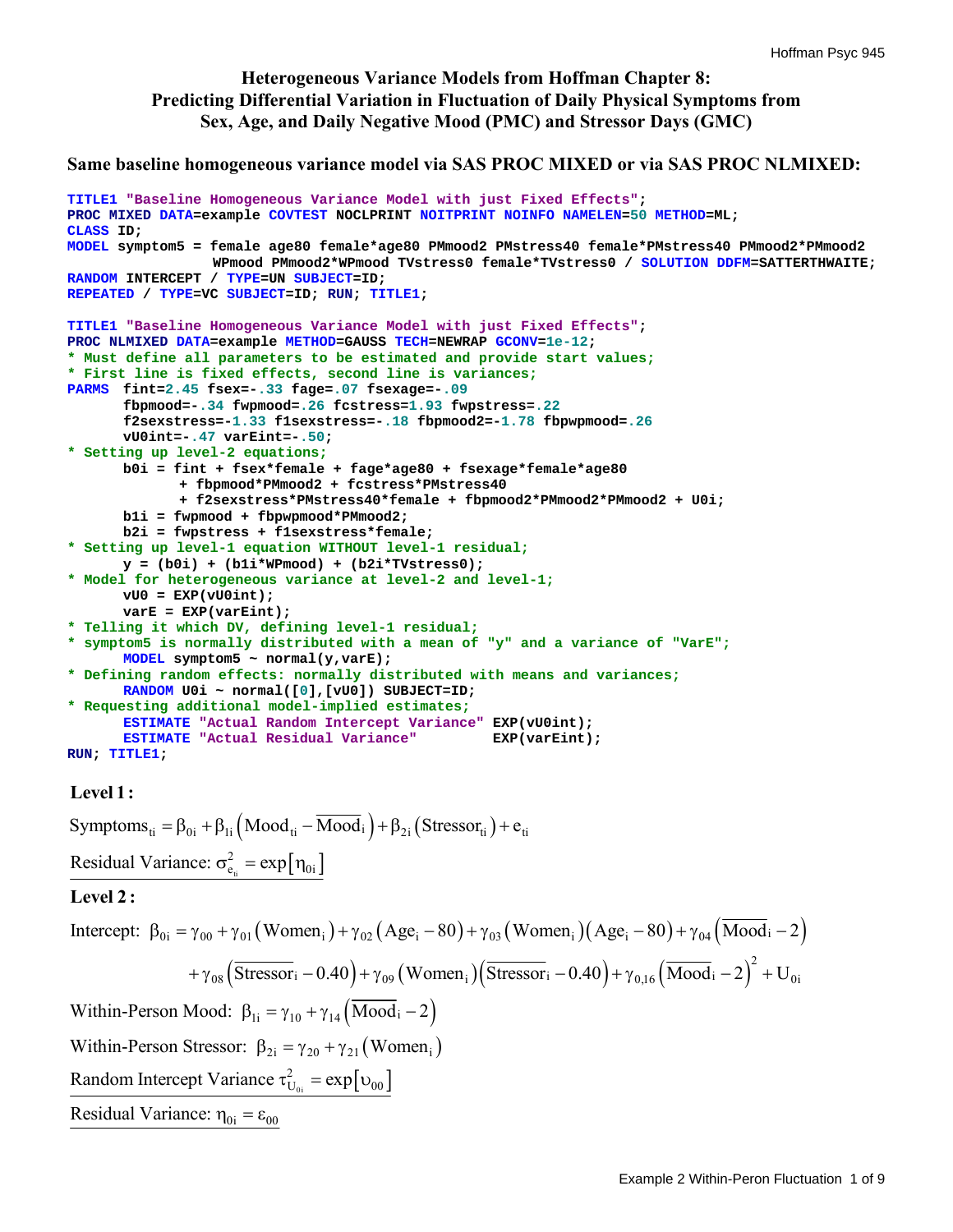# **PROC MIXED OUTPUT:**

|                   |         |            | Covariance Parameter Estimates |        |         |                           |  |
|-------------------|---------|------------|--------------------------------|--------|---------|---------------------------|--|
|                   |         |            | Standard                       | Z      |         |                           |  |
| Cov Parm          | Subject | Estimate   | Error                          | Value  | Pr > Z  |                           |  |
| UN(1,1)           | id      | 0.6230     | 0.1044                         | 5.96   | < 0.001 | Random Intercept Variance |  |
| Residual          | id      | 0.6093     | 0.04292                        | 14.19  | < 0.001 | Residual Variance         |  |
|                   |         |            | Information Criteria           |        |         |                           |  |
|                   |         |            |                                |        |         |                           |  |
| Neg2LogLike       | Parms   | AIC        | <b>AICC</b>                    | HQIC   | BIC     | CAIC                      |  |
| 1379.2            | 14      | 1407.2     | 1408.1                         | 1422.3 | 1444.4  | 1458.4                    |  |
|                   |         |            | Solution for Fixed Effects     |        |         |                           |  |
|                   |         |            | Standard                       |        |         |                           |  |
| Effect            |         | Estimate   | Error                          | DF     | t Value | Pr >  t                   |  |
| Intercept         |         | 2.4473     | 0.3474                         | 117    | 7.05    | < .0001                   |  |
| female            |         | $-0.3277$  | 0.2140                         | 146    | $-1.53$ | 0.1278                    |  |
| age80             |         | 0.07311    | 0.03019                        | 109    | 2.42    | 0.0171                    |  |
| female*age80      |         | $-0.09127$ | 0.03381                        | 108    | $-2.70$ | 0.0081                    |  |
| PMmood2           |         | $-0.3396$  | 0.7999                         | 110    | $-0.42$ | 0.6720                    |  |
| PMstress40        |         | 1.9322     | 0.6005                         | 124    | 3.22    | 0.0016                    |  |
|                   |         |            |                                |        |         |                           |  |
| female*PMstress40 |         | $-1.3281$  | 0.6617                         | 128    | $-2.01$ | 0.0468                    |  |
| PMmood2*PMmood2   |         | $-1.7784$  | 0.7131                         | 108    | $-2.49$ | 0.0141                    |  |
| WPmood            |         | 0.2634     | 0.2213                         | 405    | 1.19    | 0.2346                    |  |
| PMmood2*WPmood    |         | 0.2591     | 0.3962                         | 405    | 0.65    | 0.5135                    |  |
| TVstress0         |         | 0.2192     | 0.1710                         | 404    | 1.28    | 0.2007                    |  |
| female*TVstress0  |         | $-0.1812$  | 0.2053                         | 404    | $-0.88$ | 0.3780                    |  |

# **PROC NLMIXED OUTPUT:**

| <b>PROC NLMIXED OUTPUT:</b> |     |                                     |                              |  |  |  |
|-----------------------------|-----|-------------------------------------|------------------------------|--|--|--|
|                             |     | Specifications                      |                              |  |  |  |
| Dimensions                  |     | Data Set                            | WORK.EXAMPLE                 |  |  |  |
| Observations Used           | 509 | Dependent Variable                  | symptom5                     |  |  |  |
| Observations Not Used       | 0   | Distribution for Dependent Variable | Normal                       |  |  |  |
| Total Observations          | 509 | Random Effects                      | UOi                          |  |  |  |
| Subjects                    | 105 | Distribution for Random Effects     | Normal                       |  |  |  |
| Max Obs Per Subject         | 5   | Subject Variable                    | id                           |  |  |  |
| Parameters                  | 14  | Optimization Technique              | Newton-Raphson               |  |  |  |
| Quadrature Points           |     | Integration Method                  | Adaptive Gaussian Quadrature |  |  |  |

NOTE: ABSGCONV convergence criterion satisfied.

|                   | Fit Statistics                                                                 |          |                                      |                     |                      |         |                                                                                                                                                                                                   |            |              |        |
|-------------------|--------------------------------------------------------------------------------|----------|--------------------------------------|---------------------|----------------------|---------|---------------------------------------------------------------------------------------------------------------------------------------------------------------------------------------------------|------------|--------------|--------|
| -2 Log Likelihood | AIC (smaller is better)<br>AICC (smaller is better)<br>BIC (smaller is better) |          | 1379.2<br>1407.2<br>1408.1<br>1444.4 | Parameter Estimates |                      |         | Make sure the gradient (partial first derivative<br>with respect to each parameter) is as close to<br>0 as possible. Otherwise, the estimation really<br>hasn't finished on the "best" estimates. |            |              |        |
|                   |                                                                                | Standard |                                      |                     |                      |         |                                                                                                                                                                                                   |            |              |        |
| Parameter         | Estimate                                                                       | Error    | DF                                   | t Value             | Pr ><br> t           | Alpha   | Lower                                                                                                                                                                                             | Upper      | Gradient     |        |
| fint              | 2.4473                                                                         | 0.3474   | 104                                  | 7.05                | < 0001               | 0.05    | 1.7585                                                                                                                                                                                            | 3.1362     | $-6.09E-8$   |        |
| fsex              | $-0.3277$                                                                      | 0.2140   | 104                                  | $-1.53$             | 0.1286               | 0.05    | $-0.7520$                                                                                                                                                                                         | 0.09659    | $3.344E - 8$ |        |
| fage              | 0.07311                                                                        | 0.03019  | 104                                  | 2.42                | 0.0172               | 0.05    | 0.01324                                                                                                                                                                                           | 0.1330     | 5.738E-6     |        |
| fsexage           | $-0.09127$                                                                     | 0.03381  | 104                                  | $-2.70$             | 0.0081               | 0.05    | $-0.1583$                                                                                                                                                                                         | $-0.02423$ | $3.875E - 6$ |        |
| fbpmood           | $-0.3396$                                                                      | 0.7999   | 104                                  | $-0.42$             | 0.6720               | 0.05    | $-1.9257$                                                                                                                                                                                         | 1.2466     | 1.156E-7     |        |
| fwpmood           | 0.2634                                                                         | 0.2213   | 104                                  | 1.19                | 0.2366               | 0.05    | $-0.1754$                                                                                                                                                                                         | 0.7022     | $-1.09E-8$   |        |
| fcstress          | 1.9322                                                                         | 0.6005   | 104                                  | 3.22                | 0.0017               | 0.05    | 0.7415                                                                                                                                                                                            | 3,1230     | $1.034E - 8$ |        |
| fwpstress         | 0.2192                                                                         | 0.1710   | 104                                  | 1.28                | 0.2028               | 0.05    | $-0.1199$                                                                                                                                                                                         | 0.5584     | $-6.11E-9$   |        |
| f2sexstress       | $-1.3281$                                                                      | 0.6617   | 104                                  | $-2.01$             | 0.0473               | 0.05    | $-2.6402$                                                                                                                                                                                         | $-0.01600$ | $1.161E-8$   |        |
| f1sexstress       | $-0.1812$                                                                      | 0.2053   | 104                                  | $-0.88$             | 0.3796               | 0.05    | $-0.5882$                                                                                                                                                                                         | 0.2259     | $3.322E - 8$ |        |
| fbpmood2          | $-1.7784$                                                                      | 0.7131   | 104                                  | $-2.49$             | 0.0142               | 0.05    | $-3.1926$                                                                                                                                                                                         | $-0.3643$  | $-9.03E-8$   |        |
| fbpwpmood         | 0.2591                                                                         | 0.3962   | 104                                  | 0.65                | 0.5145               | 0.05    | $-0.5266$                                                                                                                                                                                         | 1.0449     | 7.878E-9     |        |
| vUOint            | $-0.4733$                                                                      | 0.1677   | 104                                  | $-2.82$             | 0.0057               | 0.05    | $-0.8057$                                                                                                                                                                                         | $-0.1408$  | $-5.58E-7$   |        |
| varEint           | $-0.4955$                                                                      | 0.07045  | 104                                  | $-7.03$             | < 0.001              | 0.05    | $-0.6352$                                                                                                                                                                                         | $-0.3558$  | $-7.07E - 7$ |        |
|                   |                                                                                |          |                                      |                     | Additional Estimates |         |                                                                                                                                                                                                   |            |              |        |
|                   |                                                                                |          |                                      | Standard            |                      |         |                                                                                                                                                                                                   |            |              |        |
| Label             |                                                                                |          | Estimate                             | Error               | DF                   | t Value | Pr >  t                                                                                                                                                                                           | Alpha      | Lower        | Upper  |
|                   | Actual Random Intercept Variance                                               |          | 0.6230                               | 0.1044              | 104                  | 5.96    | < .0001                                                                                                                                                                                           | 0.05       | 0.4159       | 0.8301 |
|                   | Actual Residual Variance                                                       |          | 0.6093                               | 0.04292             | 104                  | 14.19   | < .0001                                                                                                                                                                                           | 0.05       | 0.5241       | 0.6944 |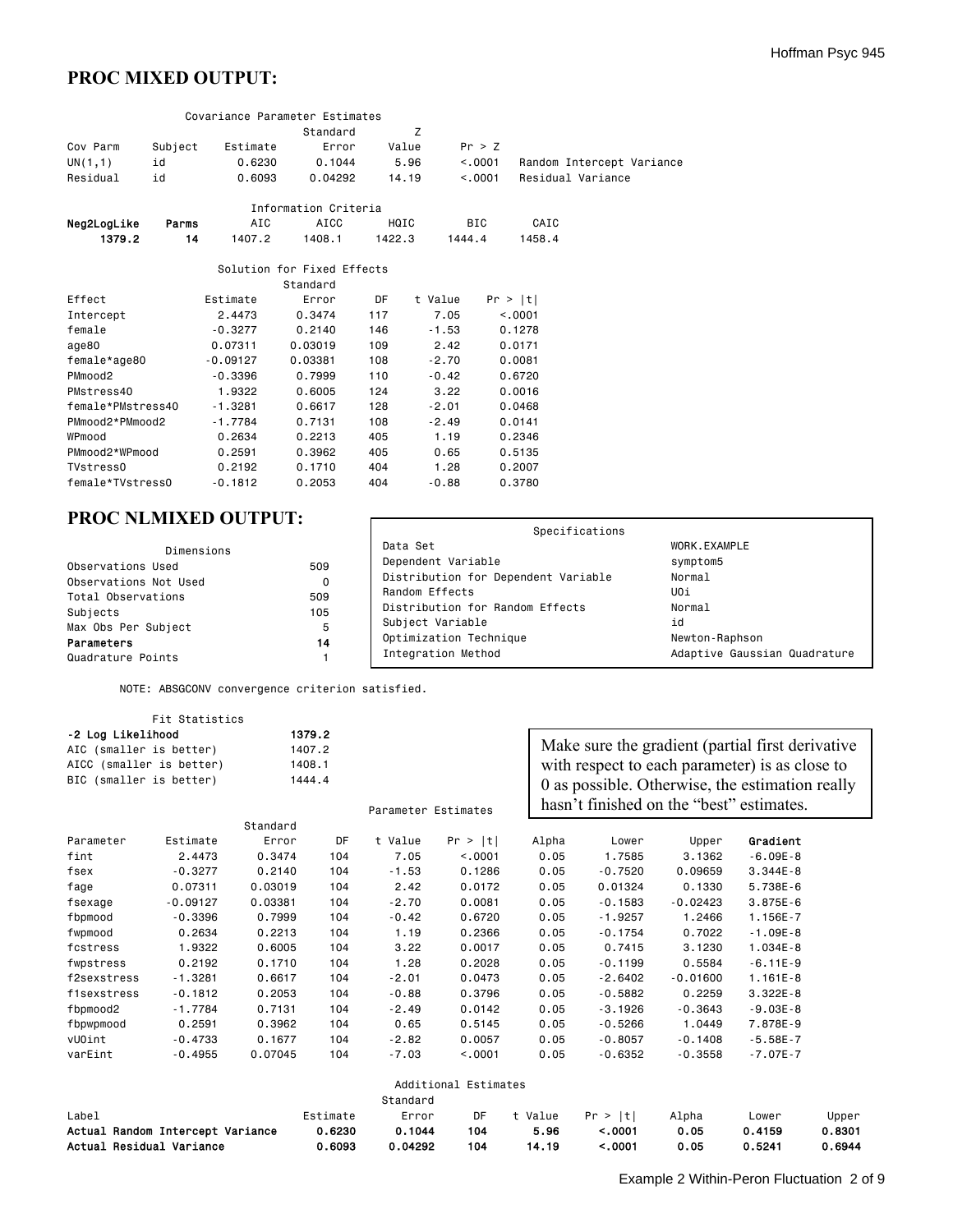## **Testing a ω0i scale factor for random individual differences in within-person variation:**

## **Level 1:**

```
Symptoms<sub>ti</sub> = \beta_{0i} + \beta_{1i} (\text{Mod}_{ti} - \text{Mod}_{i}) + \beta_{2i} (\text{Stressor}_{ti}) + e_{ti}t_{\text{t}} = \exp[\eta_{0i}]Intercept: \beta_{0i} = \gamma_{00} + \gamma_{01} (Women_{i}) + \gamma_{02} (Age_{i} - 80) + \gamma_{03} (Women_{i}) (Age_{i} - 80) + \gamma_{04} (Mod_{i} - 2)2
 Residual Variance: \sigma_{e_i}^2 = \exp[\eta_{0i}]+\gamma_{08}(\overline{\text{Stressor}}_i-0.40)+\gamma_{09}(\text{Women}_i)(\overline{\text{Stressor}}_i-0.40)+\gamma_{0,16}(\overline{\text{Mood}}_i-2)^2Level 2 :
 Within-Person Mood: \beta_{1i} = \gamma_{10} + \gamma_{14} (\text{Mod}_i - 2)Within-Person Stressor: \beta_{2i} = \gamma_{20} + \gamma_{21} (Women<sub>i</sub>)
                                                  \sum_{\rm U_{0i}}^2 = \exp[\nu_{00}]\rm(r_{i} - 0.40) + \gamma_{09} (Women<sub>i</sub>)(Stressor<sub>i</sub> – 0.40) + \gamma_{0,16} (Mood<sub>i</sub> – 2)<sup>-</sup> + U<sub>0i</sub>
 Random Intercept Variance \tau_{U_{0i}}^2 = \exp[\upsilon_{00}Residual Variance: \eta_{0i} = \varepsilon_{00} + \omega_{0i}TITLE1 "Baseline Model with just Fixed Effects";
```

```
TITLE2 "Test Scale Factor"; 
PROC NLMIXED DATA=example METHOD=GAUSS TECH=NEWRAP GCONV=1e-12; *METHOD=FIRO;
* Must define all parameters to be estimated and provide start values;
* First line is fixed effects, second line is variances;
PARMS fint=2.45 fsex=-.33 fage=.07 fsexage=-.09 
        fbpmood=-.34 fwpmood=.26 fcstress=1.93 fwpstress=.22
       f2sexstress=-1.33 f1sexstress=-.18 fbpmood2=-1.78 fbpwpmood=.26
       varEint=-.50 vU0int=-.47 vscale=-.22 cU0scale=.00; 
* Setting up level-2 equations;
       b0i = fint + fsex*female + fage*age80 + fsexage*female*age80 
              + fbpmood*PMmood2 + fcstress*PMstress40 
              + f2sexstress*PMstress40*female + fbpmood2*PMmood2*PMmood2 + U0i; 
       b1i = fwpmood + fbpwpmood*PMmood2; 
       b2i = fwpstress + f1sexstress*female; 
* Setting up level-1 equation WITHOUT level-1 residual;
       y = (b0i) + (b1i*WPmood) + (b2i*TVstress0); 
* Model for heterogeneous variance at level-2 and level-1;
       vU0 = EXP(vU0int); 
       varE = EXP(varEint + Scalei); 
* Telling it which DV, defining level-1 residual;
* symptom5 is normally distributed with a mean of "y" and a variance of "VarE";
      MODEL symptom5 ~ normal(y,varE); 
* Defining random effects: normally distributed with means and variances;
      RANDOM U0i Scalei ~ normal([0,0],[vU0,cU0scale,vscale]) SUBJECT=ID; 
RUN; TITLE1; TITLE2;
```
# **PROC NLMIXED OUTPUT:**

#### Specifications

| Data Set                            | WORK.EXAMPLE                 |
|-------------------------------------|------------------------------|
| Dependent Variable                  | symptom5                     |
| Distribution for Dependent Variable | Normal                       |
| Random Effects                      | UOi Scalei                   |
| Distribution for Random Effects     | Normal                       |
| Subject Variable                    | id                           |
| Optimization Technique              | Newton-Raphson               |
| Integration Method                  | Adaptive Gaussian Quadrature |
|                                     |                              |

That's all we get – SAS could not find an estimate for the scale factor variance, even after switching to less intensive estimation routines (e.g., METHOD=FIRO), so we must proceed assuming we don't have one.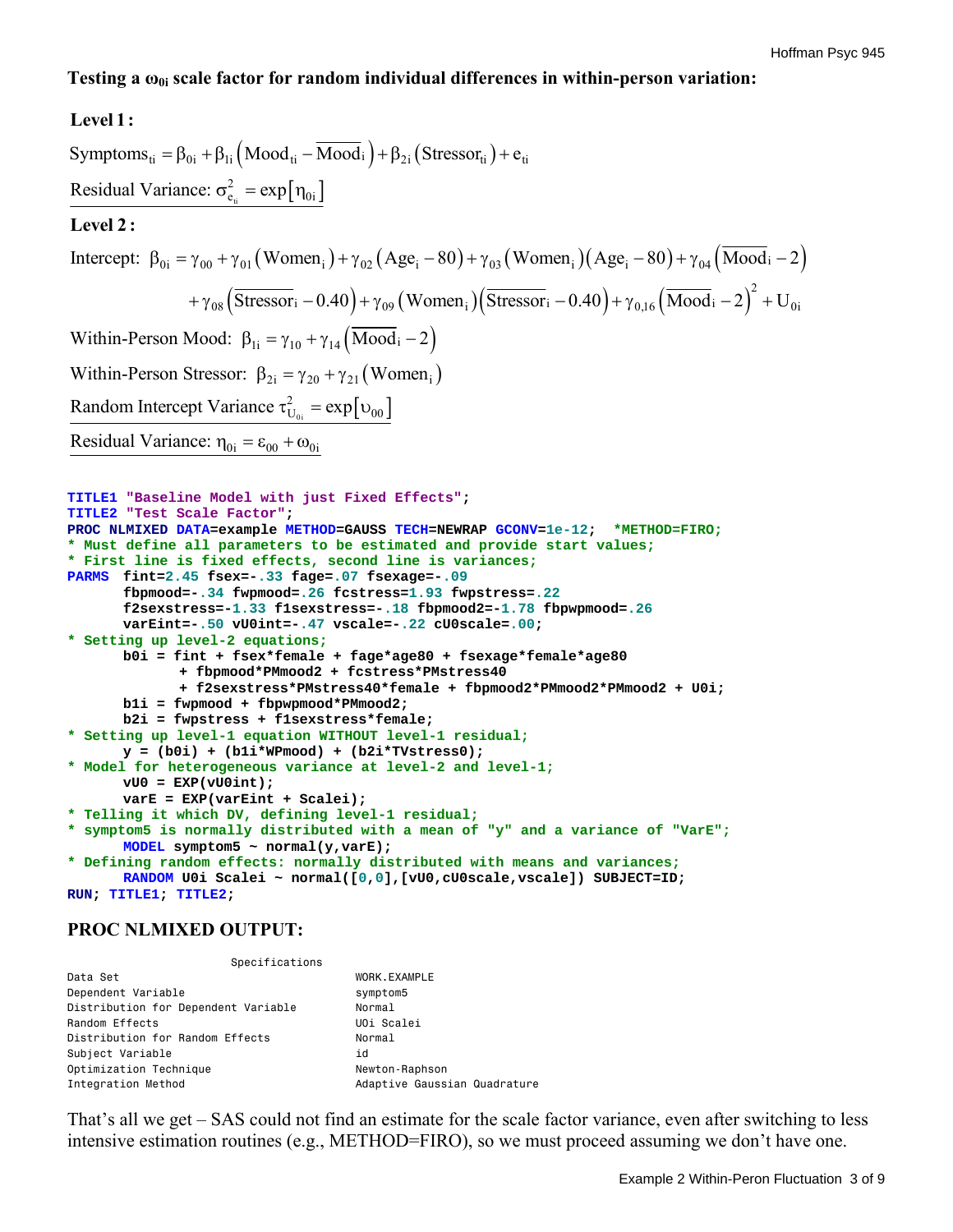## **Examining predictors of differential level-2 random intercept variance across persons:**

### Symptoms<sub>ti</sub> =  $\beta_{0i}$  +  $\beta_{1i}$  (Mood<sub>ti</sub> – Mood<sub>i</sub>) +  $\beta_{2i}$  (Stressor<sub>ti</sub>) +  $e_{ti}$  $t_{\text{t}} = \exp\left[\eta_{0i}\right]$ Intercept:  $\beta_{0i} = \gamma_{00} + \gamma_{01} (Women_{i}) + \gamma_{02} (Age_{i} - 80) + \gamma_{03} (Women_{i}) (Age_{i} - 80) + \gamma_{04} (Mod_{i} - 2)$ 2 Residual Variance:  $\sigma_{e_i}^2 = \exp[\eta_{0i}]$  $+\gamma_{08}(\overline{\text{Stressor}}_i-0.40)+\gamma_{09}(\text{Women}_i)(\overline{\text{Stressor}}_i-0.40)+\gamma_{0,16}(\overline{\text{Mod}}_i-2)^2$ **Level 1: Level 2 :** Within-Person Mood:  $\beta_{1i} = \gamma_{10} + \gamma_{14} (\text{Mod}_i - 2)$ Within-Person Stressor:  $\beta_{2i} = \gamma_{20} + \gamma_{21}$  (Women<sub>i</sub>) 0i  $\rm(r_{i} - 0.40) + \gamma_{09} (Women_{i}) (Stressor_{i} - 0.40) + \gamma_{0,16} (Mood_{i} - 2)^{-} + U_{0i}$  $\frac{1}{2}$  =  $\exp\left[\frac{0.00 + 0.01}{2}$  w official  $\frac{1}{2}$  +  $\frac{0.02}{2}$  (AgC<sub>i</sub> U 01  $(Women_i) + v_{02} (Age_i - 80)$ Random Intercept Variance  $\tau_{U_{0i}}^2 = \exp \left( \frac{W}{\sqrt{M_0}} \right)$  $v_{00} + v_{01}$  (Women<sub>i</sub>) +  $v_{02}$  (Age<sub>i</sub> –  $\tau^2_\mathrm{UL}$  = + $\upsilon_{01}(\text{Mod}_i - 2)$  +  $\upsilon_{08}(\text{Stressor}_i - 0.40)$ Residual Variance:  $\eta_{0i} = \varepsilon_{00}$  $|v_{00} + v_{01}$ (Women<sub>i</sub>) +  $v_{02}$ (Age<sub>i</sub> – 80) |  $\frac{1}{\sqrt{1-\frac{1}{2}}}\sqrt{1-\frac{1}{2}}$  ( $\frac{1}{\sqrt{1-\frac{1}{2}}}\sqrt{1-\frac{1}{2}}$  ( $\frac{1}{\sqrt{1-\frac{1}{2}}}\sqrt{1-\frac{1}{2}}$  $\left\lfloor +\upsilon_{01}(\text{Mod}_1 - 2) + \upsilon_{08}\left(\text{Stressor}_1 - 0.40\right) \right\rfloor$ **TITLE1 "Add Level 2 Predictors for Sex, Age, Mood, and Stress"; PROC NLMIXED DATA=example METHOD=GAUSS TECH=NEWRAP GCONV=1e-12; \* Must define all parameters to be estimated and provide start values; \* First line is fixed effects, second line is variances; fbpmood=-.34 fwpmood=.26 fcstress=1.93 fwpstress=.22**

```
PARMS fint=2.45 fsex=-.33 fage=.07 fsexage=-.09 
       f2sexstress=-1.33 f1sexstress=-.18 fbpmood2=-1.78 fbpwpmood=.26
       vU0int=-.47 vU0sex=0 vU0age=0 vU0bpmood=0 vU0bpstress=0 varEint=-.50; 
* Setting up level-2 equations;
       b0i = fint + fsex*female + fage*age80 + fsexage*female*age80 
              + fbpmood*PMmood2 + fcstress*PMstress40 
              + f2sexstress*PMstress40*female + fbpmood2*PMmood2*PMmood2 + U0i; 
       b1i = fwpmood + fbpwpmood*PMmood2; 
       b2i = fwpstress + f1sexstress*female; 
* Setting up level-1 equation WITHOUT level-1 residual;
       y = (b0i) + (b1i*WPmood) + (b2i*TVstress0); 
* Model for heterogeneous variance at level-2 and level-1;
    vU0 = EXP(vU0int + vU0sex*female + vU0age*age80 + vU0bpmood*PMmood2 + vU0bpstress*PMstress40); 
    varE = EXP(varEint); 
* Telling it which DV, defining level-1 residual;
* symptom5 is normally distributed with a mean of "y" and a variance of "VarE";
      MODEL symptom5 ~ normal(y,varE); 
* Defining random effects: normally distributed with means and variances;
      RANDOM U0i ~ normal([0],[vU0]) SUBJECT=ID; 
RUN; TITLE1; 
 Dimensions 
                                                            Specifications
                                        Data Set WORK.EXAMPLE
```

| Dimensions            |     | Data Set                            | WORK.EXAMPLE                 |
|-----------------------|-----|-------------------------------------|------------------------------|
| Observations Used     | 509 | Dependent Variable                  | symptom5                     |
| Observations Not Used | 0   | Distribution for Dependent Variable | Normal                       |
| Total Observations    | 509 | Random Effects                      | UOi                          |
| Subjects              | 105 | Distribution for Random Effects     | Normal                       |
| Max Obs Per Subject   | 5   | Subject Variable                    | id                           |
| Parameters            | 18  | Optimization Technique              | Newton-Raphson               |
| Quadrature Points     |     | Integration Method                  | Adaptive Gaussian Quadrature |
|                       |     |                                     |                              |

NOTE: GCONV convergence criterion satisfied.

| Fit Statistics           |        |
|--------------------------|--------|
| -2 Log Likelihood        | 1371.0 |
| AIC (smaller is better)  | 1407.0 |
| AICC (smaller is better) | 1408.4 |
| BIC (smaller is better)  | 1454.8 |

The previous model was  $-2LL(14) = 1379.2$ . The current model is  $-2LL(18) = 1371.0$ , so  $-2\Delta L L(4) = 8.2, p = .085,$  although only one new effect is significant individually…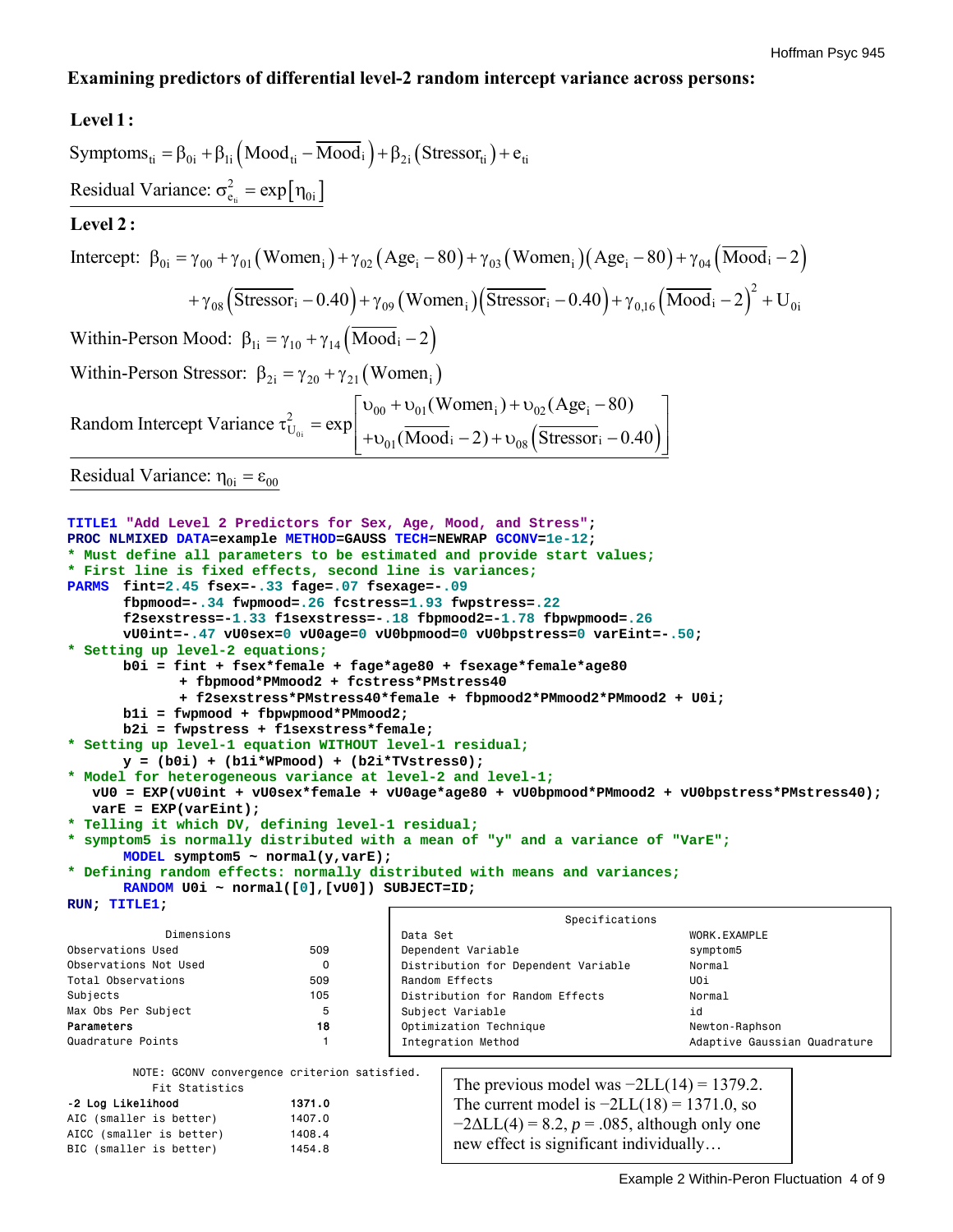|               |            |          |     | Parameter Estimates |         |       |            |            |              |
|---------------|------------|----------|-----|---------------------|---------|-------|------------|------------|--------------|
|               |            | Standard |     |                     |         |       |            |            |              |
| Parameter     | Estimate   | Error    | DF  | t Value             | Pr >  t | Alpha | Lower      | Upper      | Gradient     |
| fint          | 2.4208     | 0.3426   | 104 | 7.07                | < 0.001 | 0.05  | 1.7415     | 3.1001     | $-474E - 12$ |
| fsex          | $-0.3364$  | 0.2099   | 104 | $-1.60$             | 0.1121  | 0.05  | $-0.7527$  | 0.07992    | $-505E - 12$ |
| fage          | 0.07753    | 0.03087  | 104 | 2.51                | 0.0136  | 0.05  | 0.01631    | 0.1387     | 4.143E-9     |
| fsexage       | $-0.08882$ | 0.03427  | 104 | $-2.59$             | 0.0109  | 0.05  | $-0.1568$  | $-0.02086$ | 3.719E-9     |
| fbpmood       | $-0.2178$  | 0.7821   | 104 | $-0.28$             | 0.7812  | 0.05  | $-1.7688$  | 1.3332     | 4.97E-10     |
| fwpmood       | 0.2616     | 0.2212   | 104 | 1.18                | 0.2396  | 0.05  | $-0.1770$  | 0.7002     | 2.09E-12     |
| fcstress      | 1.8901     | 0.6084   | 104 | 3.11                | 0.0024  | 0.05  | 0.6837     | 3.0965     | $1.18E - 10$ |
| fwpstress     | 0.2233     | 0.1710   | 104 | 1.31                | 0.1945  | 0.05  | $-0.1157$  | 0.5623     | $-112E - 12$ |
| f2sexstress   | $-1.2330$  | 0.6696   | 104 | $-1.84$             | 0.0684  | 0.05  | $-2.5608$  | 0.09487    | $1.08E - 10$ |
| f1sexstress   | $-0.1850$  | 0.2052   | 104 | $-0.90$             | 0.3692  | 0.05  | $-0.5919$  | 0.2218     | $-107E - 12$ |
| fbpmood2      | $-1.5905$  | 0.6760   | 104 | $-2.35$             | 0.0205  | 0.05  | $-2.9310$  | $-0.2501$  | $-372E - 12$ |
| fbpwpmood     | 0.2564     | 0.3960   | 104 | 0.65                | 0.5188  | 0.05  | $-0.5289$  | 1.0416     | $1.77E - 13$ |
| vUOint        | -1.1082    | 0.7895   | 104 | $-1.40$             | 0.1634  | 0.05  | $-2.6739$  | 0.4575     | $-215E - 12$ |
| <b>vU0sex</b> | $-0.1760$  | 0.3852   | 104 | $-0.46$             | 0.6487  | 0.05  | $-0.9398$  | 0.5878     | $-211E-12$   |
| vU0age        | 0.03867    | 0.03293  | 104 | 1.17                | 0.2430  | 0.05  | $-0.02663$ | 0.1040     | $6.8E-10$    |
| vU0bpmood     | $-0.7150$  | 0.8469   | 104 | $-0.84$             | 0.4004  | 0.05  | $-2.3944$  | 0.9644     | $1.71E-10$   |
| vU0bpstress   | 1.5833     | 0.6031   | 104 | 2.63                | 0.0100  | 0.05  | 0.3874     | 2.7792     | 2.87E-11     |
| varEint       | $-0.4968$  | 0.07034  | 104 | $-7.06$             | < 0.001 | 0.05  | $-0.6363$  | $-0.3573$  | $-133E - 12$ |

The effect of PMstressor40 $<sub>i</sub>$  on the amount of random intercept variance indicates that for every unit higher</sub> proportion of stressor days, the log of the random intercept variance is predicted to be higher by 1.58. In other words, there is significantly greater person-to-person variation in mean daily reported physical symptoms among people who report experiencing a greater proportion of stressor days.

 $\_$  , and the contribution of the contribution of the contribution of the contribution of  $\mathcal{L}_\mathcal{A}$ 

# **Examining predictors of differential level-1 residual variance across persons (retaining all effects of heterogeneity on the level-2 random intercept variance for now):**

## **Level 1:**

Symptoms<sub>ti</sub> = β<sub>0i</sub> + β<sub>1i</sub> (Mood<sub>ti</sub> – Mood<sub>i</sub>) + β<sub>2i</sub> (Stressor<sub>ti</sub>) + e<sub>ti</sub>  
\nResidual Variance: σ<sub>e<sub>i</sub></sub><sup>2</sup> = exp
$$
\left[\eta_{0i} + \eta_{1i} (Mood_{ti} - Mood_{i}) + \eta_{2i} (Stressor_{ti})\right]
$$
  
\nLevel 2:  
\nIntercept: β<sub>0i</sub> = γ<sub>00</sub> + γ<sub>01</sub> (Women<sub>i</sub>) + γ<sub>02</sub> (Age<sub>i</sub> – 80) + γ<sub>03</sub> (Women<sub>i</sub>) (Age<sub>i</sub> – 80) + γ<sub>04</sub> (Mood<sub>i</sub> – 2)  
\n+ γ<sub>08</sub> (Stressor<sub>i</sub> – 0.40) + γ<sub>09</sub> (Women<sub>i</sub>) (Stressor<sub>i</sub> – 0.40) + γ<sub>0.16</sub> (Mood<sub>i</sub> – 2)<sup>2</sup> + U<sub>0i</sub>  
\nWithin-Person Mood: β<sub>1i</sub> = γ<sub>10</sub> + γ<sub>14</sub> (Mood<sub>i</sub> – 2)  
\nWithin-Person Stressor: β<sub>2i</sub> = γ<sub>20</sub> + γ<sub>21</sub> (Women<sub>i</sub>)  
\nRandom Intercept Variance τ<sub>U<sub>0i</sub></sub><sup>2</sup> = exp $\left[\frac{v_{00} + v_{01} (Women_i) + v_{02} (Age_i - 80)}{+ v_{04} (Mood_i - 2) + v_{08} (Stressor_i - 0.40)}\right]$   
\nResidual Variance:

$$
\eta_{0i} = \varepsilon_{00} + \underline{\varepsilon_{01} (Women_i)} + \underline{\varepsilon_{02} (Age_i - 80)} + \underline{\varepsilon_{04} (Mood_i - 2)} + \underline{\varepsilon_{08} (Stressor_i - 0.40)}
$$
  
\n
$$
\eta_{1i} = \varepsilon_{10}
$$
  
\n
$$
\eta_{2i} = \varepsilon_{20}
$$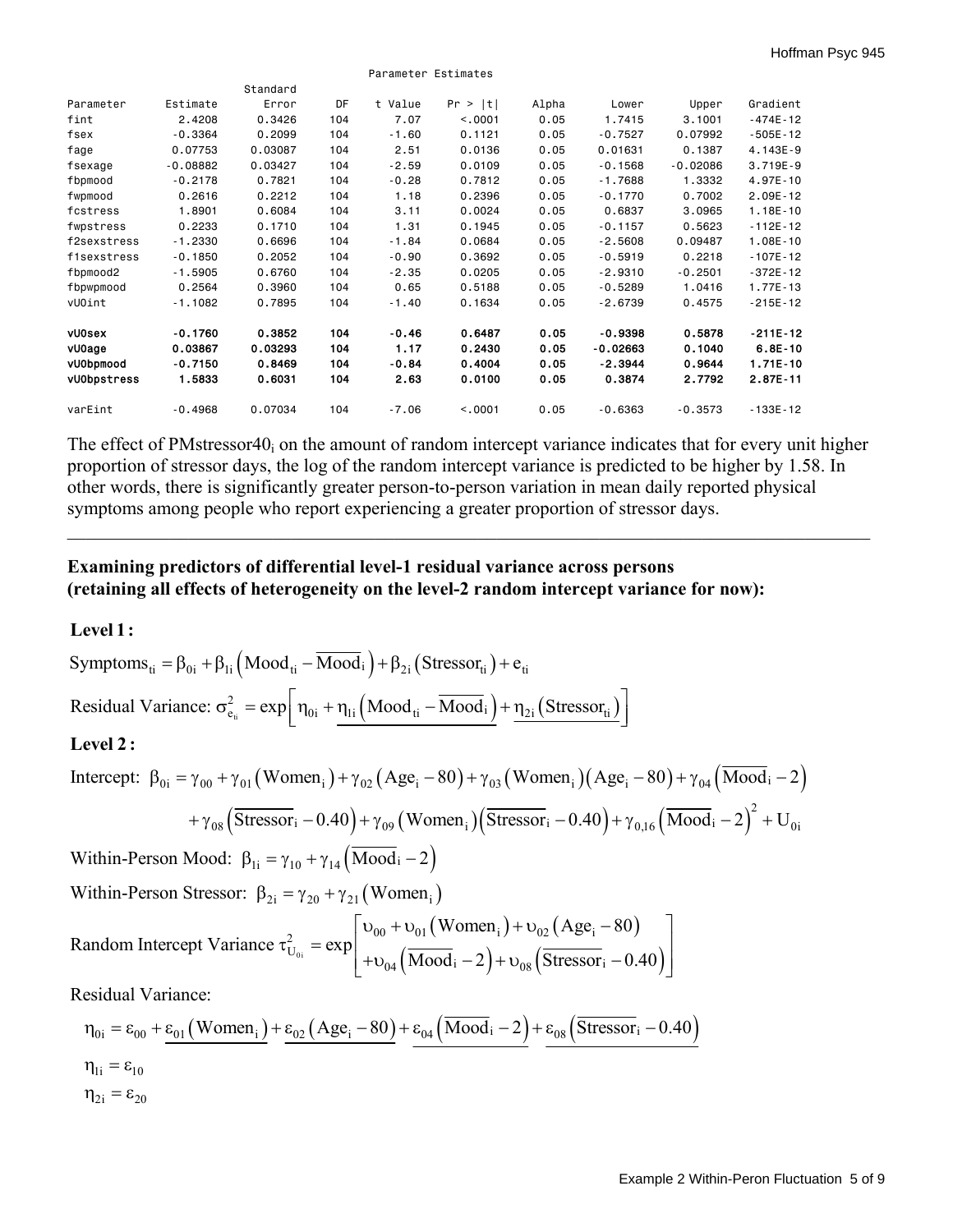```
TITLE1 "Level-1 Heterogeneity by L2 for Sex, Age, Mood, and Stress, L1 Mood and Stress"; 
PROC NLMIXED DATA=example METHOD=GAUSS TECH=NEWRAP GCONV=1e-12; 
* Must define all parameters to be estimated and provide start values;
* First line is fixed effects, second line is variances;
PARMS fint=2.45 fsex=-.33 fage=.07 fsexage=-.09 
      fbpmood=-.34 fwpmood=.26 fcstress=1.93 fwpstress=.22
       f2sexstress=-1.33 f1sexstress=-.18 fbpmood2=-1.78 fbpwpmood=.26
       vU0int=-.47 vU0sex=0 vU0age=0 vU0bpmood=0 vU0bpstress=0 
       varEint=-.50 varEsex=0 varEage=0 varEbpmood=0 varEbpstress=0 varEwpmood=0 varEwpstress=0; 
* Setting up level-2 equations;
       b0i = fint + fsex*female + fage*age80 + fsexage*female*age80 
              + fbpmood*PMmood2 + fcstress*PMstress40 
              + f2sexstress*PMstress40*female + fbpmood2*PMmood2*PMmood2 + U0i; 
       b1i = fwpmood + fbpwpmood*PMmood2; 
       b2i = fwpstress + f1sexstress*female; 
* Setting up level-1 equation WITHOUT level-1 residual;
       y = (b0i) + (b1i*WPmood) + (b2i*TVstress0); 
* Model for heterogeneous variance at level-2 and level-1;
    vU0 = EXP(vU0int + vU0sex*female + vU0age*age80 + vU0bpmood*PMmood2 + vU0bpstress*PMstress40); 
    varE = EXP(varEint + varEsex*female + varEage*age80 + varEbpmood*PMmood2 
           + varEbpstress*PMstress40 + varEwpmood*WPmood + varEwpstress*TVstress0); 
* Telling it which DV, defining level-1 residual;
* symptom5 is normally distributed with a mean of "y" and a variance of "VarE";
      MODEL symptom5 ~ normal(y,varE); 
* Defining random effects: normally distributed with means and variances;
      RANDOM U0i ~ normal([0],[vU0]) SUBJECT=ID; 
RUN; TITLE1; 
            Dimensions 
Observations Used 509
Observations Not Used 0
Total Observations 509
Subjects 105
```
Quadrature Points 1 NOTE: ABSGCONV convergence criterion satisfied.

| Fit Statistics           |        |
|--------------------------|--------|
| -2 Log Likelihood        | 1346.2 |
| AIC (smaller is better)  | 1394.2 |
| AICC (smaller is better) | 1396.7 |
| BIC (smaller is better)  | 1457.9 |

Max Obs Per Subject 5

Parameters

| The previous model was $-2LL(18) = 1371.0$ .          |  |
|-------------------------------------------------------|--|
| The current model is $-2LL(24) = 1346.2$ , so         |  |
| $-2\Delta LL(6) = 24.8, p < .001$ , although only two |  |
| new effects are significant individually              |  |

#### Parameter Estimates

|               |            | Standard |     |         |         |       |            |            |              |
|---------------|------------|----------|-----|---------|---------|-------|------------|------------|--------------|
| Parameter     | Estimate   | Error    | DF  | t Value | Pr >  t | Alpha | Lower      | Upper      | Gradient     |
| fint          | 2.4319     | 0.3651   | 104 | 6.66    | < 0.001 | 0.05  | 1.7079     | 3.1560     | $-1.49E - 7$ |
| fsex          | $-0.3358$  | 0.2079   | 104 | $-1.62$ | 0.1093  | 0.05  | $-0.7481$  | 0.07647    | $-1.43E - 7$ |
| fage          | 0.07538    | 0.03087  | 104 | 2.44    | 0.0163  | 0.05  | 0.01417    | 0.1366     | $8.042E - 7$ |
| fsexage       | $-0.08680$ | 0.03438  | 104 | $-2.52$ | 0.0131  | 0.05  | $-0.1550$  | $-0.01862$ | 7.225E-7     |
| fbpmood       | $-0.1622$  | 0.8895   | 104 | $-0.18$ | 0.8556  | 0.05  | $-1.9262$  | 1.6017     | 1.228E-7     |
| fwpmood       | 0.1526     | 0.3170   | 104 | 0.48    | 0.6311  | 0.05  | $-0.4759$  | 0.7812     | $2.418E - 8$ |
| fcstress      | 1.9231     | 0.5954   | 104 | 3.23    | 0.0017  | 0.05  | 0.7425     | 3.1037     | $2.812E - 8$ |
| fwpstress     | 0.2081     | 0.1610   | 104 | 1.29    | 0.1989  | 0.05  | $-0.1111$  | 0.5273     | $-2.94E-8$   |
| f2sexstress   | $-1.2523$  | 0.6588   | 104 | $-1.90$ | 0.0601  | 0.05  | $-2.5586$  | 0.05405    | $2.74E - 8$  |
| f1sexstress   | $-0.1748$  | 0.1950   | 104 | $-0.90$ | 0.3721  | 0.05  | $-0.5616$  | 0.2120     | $-2.72E-8$   |
| fbpmood2      | $-1.5408$  | 0.7463   | 104 | $-2.06$ | 0.0415  | 0.05  | $-3.0208$  | $-0.06075$ | $-1.08E - 7$ |
| fbpwpmood     | 0.08266    | 0.5216   | 104 | 0.16    | 0.8744  | 0.05  | $-0.9517$  | 1.1170     | $-2E-9$      |
| vUOint        | $-1.0869$  | 0.8058   | 104 | $-1.35$ | 0.1803  | 0.05  | $-2.6848$  | 0.5110     | $-3.49E - 8$ |
| <b>vU0sex</b> | $-0.1516$  | 0.3839   | 104 | $-0.39$ | 0.6938  | 0.05  | $-0.9129$  | 0.6098     | $-3.36E - 8$ |
| vU0age        | 0.03924    | 0.03203  | 104 | 1.22    | 0.2234  | 0.05  | $-0.02428$ | 0.1028     | 2.059E-7     |
| vU0bpmood     | $-0.7041$  | 0.8717   | 104 | $-0.81$ | 0.4211  | 0.05  | $-2.4327$  | 1.0245     | $2.874E - 8$ |
| vU0bpstress   | 1.4262     | 0.5871   | 104 | 2.43    | 0.0169  | 0.05  | 0.2619     | 2.5904     | 6.579E-9     |
| varEint       | $-0.08445$ | 0.3079   | 104 | $-0.27$ | 0.7844  | 0.05  | $-0.6949$  | 0.5260     | $-6.25E-8$   |
| varEsex       | 0.07127    | 0.1663   | 104 | 0.43    | 0.6691  | 0.05  | $-0.2585$  | 0.4010     | $-4.75E-8$   |
| varEage       | $-0.00337$ | 0.01311  | 104 | $-0.26$ | 0.7979  | 0.05  | $-0.02937$ | 0.02264    | $-4.53E-8$   |
| varEbpmood    | 0.6972     | 0.3368   | 104 | 2.07    | 0.0409  | 0.05  | 0.02922    | 1.3651     | $2.565E - 8$ |
| varEbpstress  | 0.6967     | 0.3152   | 104 | 2.21    | 0.0293  | 0.05  | 0.07160    | 1.3219     | $-4.66E-9$   |
| varEwpmood    | 0.02650    | 0.3095   | 104 | 0.09    | 0.9319  | 0.05  | $-0.5873$  | 0.6403     | $6.281E-9$   |
| varEwpstress  | $-0.00774$ | 0.2177   | 104 | $-0.04$ | 0.9717  | 0.05  | $-0.4395$  | 0.4241     | $-2.94E-8$   |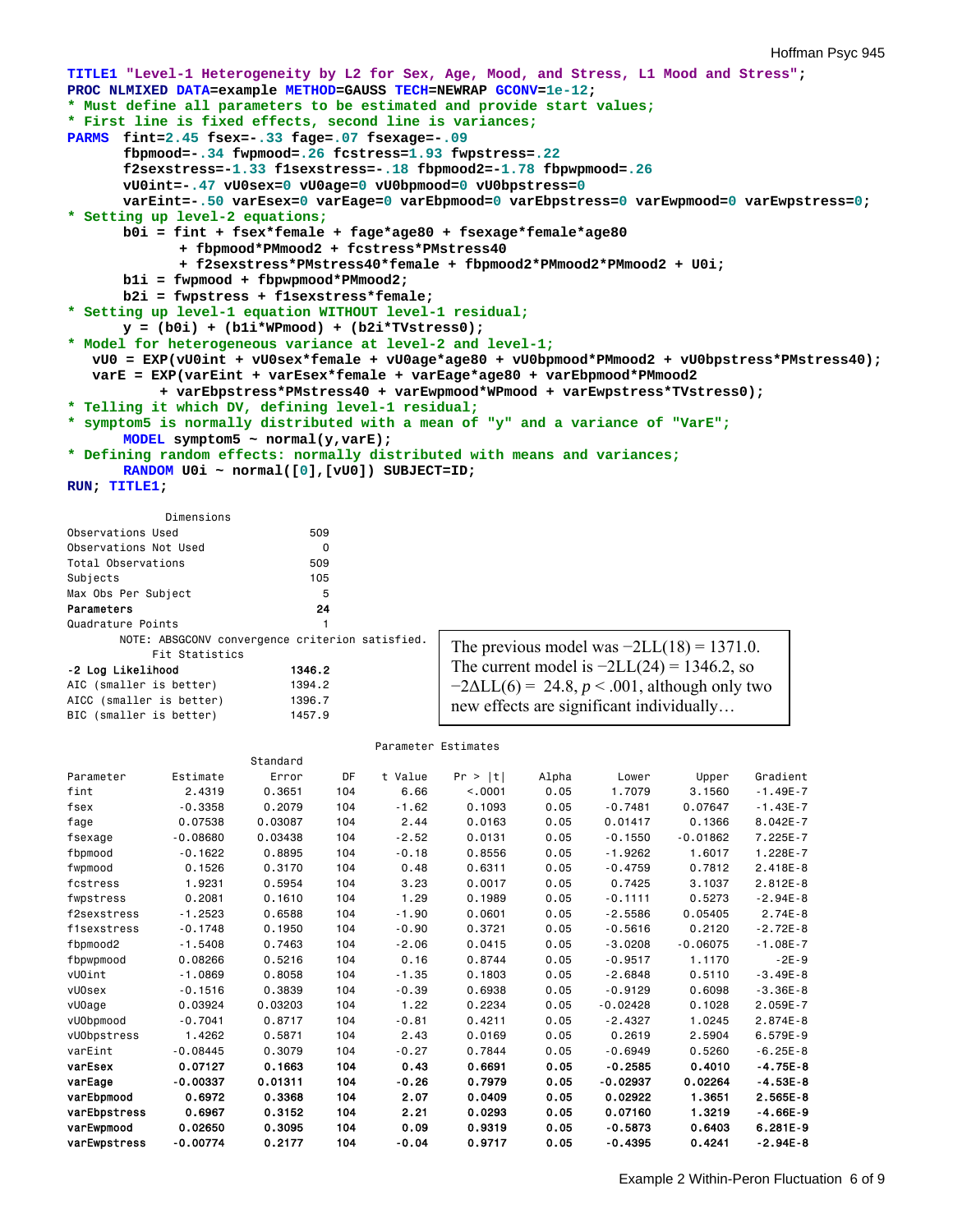The effect of PMmood2<sub>i</sub> on the amount of residual variance indicates that for every unit higher person mean negative mood, the log of the residual variance is predicted to be higher by 0.6972. Likewise, the effect of PMstressor40<sub>i</sub> on the amount of residual variance indicates that for every unit higher proportion of stressor days, the log of the residual variance is predicted to be higher by 0.6967. In other words, there is significantly greater within-person daily fluctuation in reported physical symptoms among people who report greater average levels of negative and who report experiencing a greater proportion of stressor days.

 $\_$  , and the contribution of the contribution of the contribution of the contribution of  $\mathcal{L}_\mathcal{A}$ 

## **Best model (after trimming any effects that were no longer significant, as shown in Table 8.7):**

### **Level 1:**

Symptoms<sub>ti</sub> =  $\beta_{0i}$  +  $\beta_{1i}$  (Mood<sub>ti</sub> – Mood<sub>i</sub>) +  $\beta_{2i}$  (Stressor<sub>ti</sub>) +  $e_{ti}$  $t_{\text{t}} = \exp[\eta_{0i}]$ Intercept:  $\beta_{0i} = \gamma_{00} + \gamma_{01} (Women_{i}) + \gamma_{02} (Age_{i} - 80) + \gamma_{03} (Women_{i}) (Age_{i} - 80) + \gamma_{04} (Mod_{i} - 2)$ 2 Residual Variance:  $\sigma_{e_i}^2 = \exp[\eta_{0i}]$  $+\gamma_{08}$  (Stressor<sub>i</sub> – 0.40) +  $\gamma_{09}$  (Women<sub>i</sub>) (Stressor<sub>i</sub> – 0.40) + U<sub>0i</sub> **Level 2 :** Within-Person Stressor:  $\beta_{2i} = \gamma_{20} + \gamma_{21}$  (Women<sub>i</sub>) Random Intercept Variance  $\tau_{U_{0i}}^2 = \exp\left[\upsilon_{00} + \upsilon_{08} \left(\overline{\text{Stressor}}_i - 0.40\right)\right]$ Within-Person Mood:  $\beta_{1i} = \gamma_{10}$  $n_{0i} = \varepsilon_{00} + \varepsilon_{04} ($ Mood<sub>i</sub>  $-2$ ) +  $\varepsilon_{08}$ (Stressor<sub>i</sub>  $-0.40$ ) Residual Variance: **TITLE1 "Final Heterogeneous Variance Model without Quad PM Mood and BP\*WP Mood"; PROC NLMIXED DATA=example METHOD=GAUSS TECH=NEWRAP GCONV=1e-12; \* Must define all parameters to be estimated and provide start values; \* First line is fixed effects, second line is variances; PARMS fint=2.45 fsex=-.33 fage=.07 fsexage=-.09 fbpmood=1.66 fwpmood=.26 fcstress=1.93 fwpstress=.22 f2sexstress=-1.33 f1sexstress=-.18 vU0int=-.47 vU0bpstress=0 varEint=-.50 varEbpmood=0 varEbpstress=0; \* Setting up level-2 equations; b0ifixed = fint + fsex\*female + fage\*age80 + fsexage\*female\*age80 + fbpmood\*PMmood2 + fcstress\*PMstress40 + f2sexstress\*PMstress40\*female; b1i = fwpmood; b2i = fwpstress + f1sexstress\*female; \* Setting up level-1 equation WITHOUT level-1 residual; yfixed = (b0ifixed) + (b1i\*WPmood) + (b2i\*TVstress0); y = yfixed + U0i; \* Model for heterogeneous variance at level-2 and level-1; vU0 = EXP(vU0int + vU0bpstress\*PMstress40); varE = EXP(varEint + varEbpmood\*PMmood2 + varEbpstress\*PMstress40); \* Telling it which DV, defining level-1 residual; \* symptom5 is normally distributed with a mean of "y" and a variance of "VarE"; MODEL symptom5 ~ normal(y,varE); \* Defining random effects: normally distributed with means and variances; RANDOM U0i ~ normal([0],[vU0]) SUBJECT=ID;**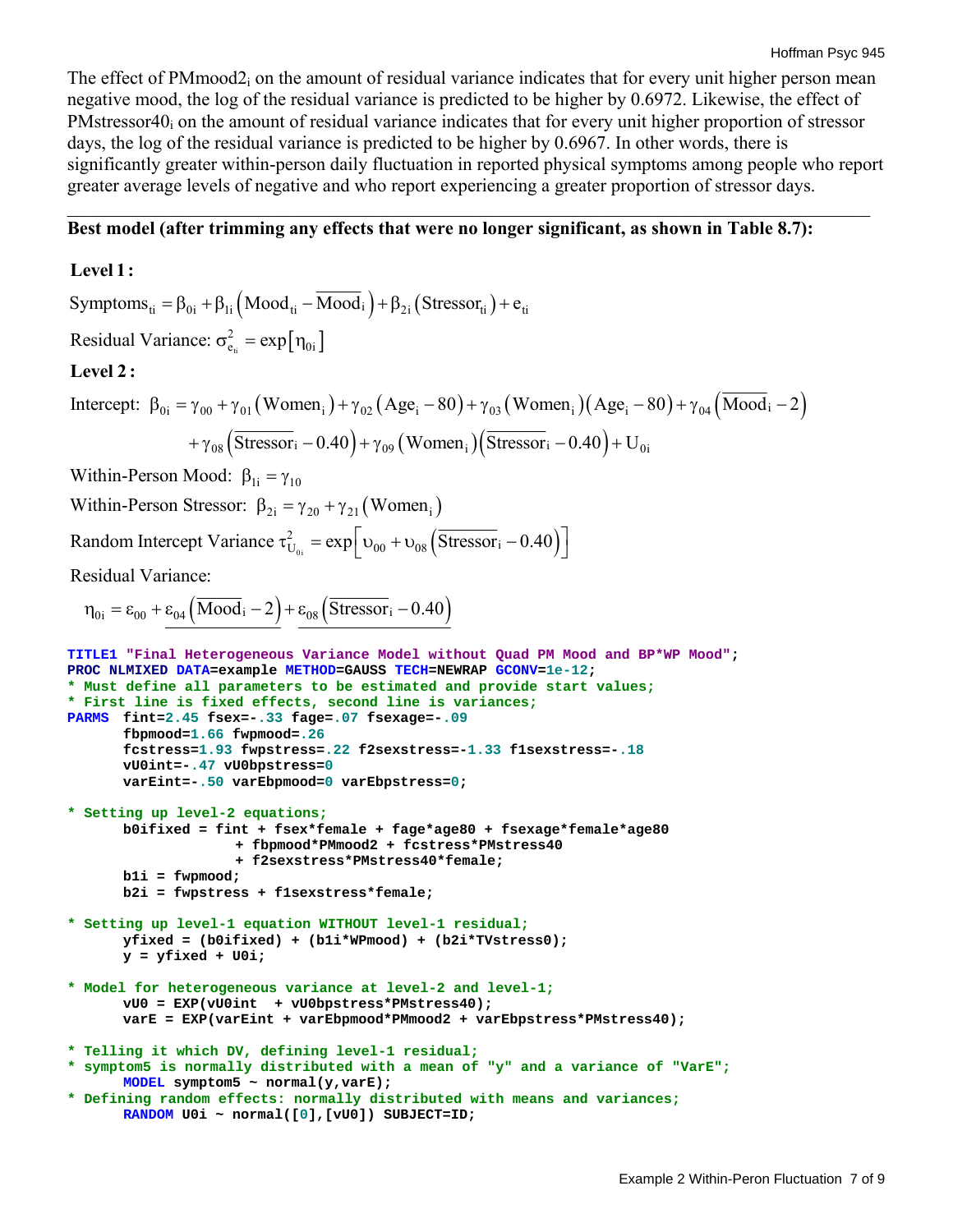```
* Asking for fixed effect predicted values;
      PREDICT yfixed OUT=Predicted; 
* Getting all model implied estimates; 
      ESTIMATE "Intercept: Men" fint;<br>
ESTIMATE "Intercept: Women" fint + fsex;
      ESTIMATE "Intercept: Women" fint + fsex;
      ESTIMATE "Intercept: Sex Diff" fsex; 
      ESTIMATE "Age Slope: Men" fage;
      ESTIMATE "Age Slope: Women" fage + fsexage; 
      ESTIMATE "Age Slope: Women" fage + f<br>
ESTIMATE "Age Slope: Sex Diff" fsexage;
      ESTIMATE "BP Mood: Linear" fbpmood; 
      ESTIMATE "Contextual Mood: Linear" fbpmood - fwpmood; 
      ESTIMATE "WP Mood" fwpmood;<br>
ESTIMATE "BP Stress: Men" fostress + fwpstress;
      ESTIMATE "BP Stress: Men" fcstress + fwpstress; 
      ESTIMATE "BP Stress: Women" fcstress + f2sexstress + fwpstress + f1sexstress; 
      ESTIMATE "BP Stress: Sex Diff" f2sexstress + f1sexstress; 
      ESTIMATE "Contextual Stress: Men" fcstress; 
      ESTIMATE "Contextual Stress: Women" fcstress + f2sexstress; 
      ESTIMATE "Contextual Stress: Sex Diff" f2sexstress; 
      ESTIMATE "WP Stress: Men" fwpstress; 
      ESTIMATE "WP Stress: Women" fwpstress + f1sexstress; 
      ESTIMATE "WP Stress: Sex Diff"
      ESTIMATE "Contextual Stress per Day: Men" fcstress/5; 
      ESTIMATE "Contextual Stress per Day: Women"(fcstress + f2sexstress)/5; 
RUN; PROC CORR DATA=Predicted; VAR symptom5 pred; RUN; TITLE1;
```

| Specifications                      |                              |
|-------------------------------------|------------------------------|
| Data Set                            | WORK.EXAMPLE                 |
| Dependent Variable                  | symptom5                     |
| Distribution for Dependent Variable | Normal                       |
| Random Effects                      | UOi                          |
| Distribution for Random Effects     | Normal                       |
| Subject Variable                    | id                           |
| Optimization Technique              | Newton-Raphson               |
| Integration Method                  | Adaptive Gaussian Quadrature |

| Dimensions            |     |
|-----------------------|-----|
| Observations Used     | 509 |
| Observations Not Used | O   |
| Total Observations    | 509 |
| Subjects              | 105 |
| Max Obs Per Subject   | 5   |
| Parameters            | 15  |
| Quadrature Points     |     |

NOTE: ABSGCONV convergence criterion satisfied.

| Fit Statistics           |        |  |  |  |
|--------------------------|--------|--|--|--|
| -2 Loa Likelihood        | 1351.8 |  |  |  |
| AIC (smaller is better)  | 1381.8 |  |  |  |
| AICC (smaller is better) | 1382.7 |  |  |  |
| BIC (smaller is better)  | 1421.6 |  |  |  |

Parameter Estimates

|              |            | Standard |     |         |         |       |           |            |              |
|--------------|------------|----------|-----|---------|---------|-------|-----------|------------|--------------|
| Parameter    | Estimate   | Error    | DF  | t Value | Pr >  t | Alpha | Lower     | Upper      | Gradient     |
| fint         | 2.8017     | 0.3680   | 104 | 7.61    | < 0.001 | 0.05  | 2.0719    | 3.5314     | $4.992E - 6$ |
| fsex         | $-0.3413$  | 0.2059   | 104 | $-1.66$ | 0.1004  | 0.05  | $-0.7495$ | 0.06699    | $3.998E - 6$ |
| fage         | 0.06876    | 0.03007  | 104 | 2.29    | 0.0243  | 0.05  | 0.009126  | 0.1284     | $-1.21E-6$   |
| fsexage      | $-0.08837$ | 0.03327  | 104 | -2.66   | 0.0092  | 0.05  | $-0.1543$ | $-0.02239$ | 4.658E-7     |
| fbpmood      | 1.6584     | 0.3974   | 104 | 4.17    | < 0.001 | 0.05  | 0.8703    | 2.4464     | $-4.42E-6$   |
| fwpmood      | 0.1024     | 0.1473   | 104 | 0.69    | 0.4887  | 0.05  | $-0.1898$ | 0.3945     | $-2.69E-9$   |
| fcstress     | 2.0496     | 0.6011   | 104 | 3.41    | 0.0009  | 0.05  | 0.8576    | 3.2415     | $-1.48E - 6$ |
| fwpstress    | 0.2043     | 0.1647   | 104 | 1.24    | 0.2176  | 0.05  | $-0.1223$ | 0.5309     | $5.092E - 7$ |
| f2sexstress  | $-1.3699$  | 0.6707   | 104 | $-2.04$ | 0.0436  | 0.05  | $-2.6998$ | $-0.03991$ | $-1.24E-6$   |
| f1sexstress  | $-0.1754$  | 0.1980   | 104 | $-0.89$ | 0.3776  | 0.05  | $-0.5680$ | 0.2171     | $3.609E - 7$ |
| vUOint       | $-0.5724$  | 0.1712   | 104 | -3.34   | 0.0011  | 0.05  | $-0.9119$ | $-0.2330$  | $-1.16E - 6$ |
| vU0bpstress  | 1.3881     | 0.5349   | 104 | 2.60    | 0.0108  | 0.05  | 0.3275    | 2.4488     | 2.933E-7     |
| varEint      | $-0.01100$ | 0.2766   | 104 | $-0.04$ | 0.9684  | 0.05  | $-0.5595$ | 0.5375     | $-9.49E - 7$ |
| varEbpmood   | 0.7228     | 0.3287   | 104 | 2.20    | 0.0301  | 0.05  | 0.07095   | 1.3746     | $8.15E - 7$  |
| varEbpstress | 0.6775     | 0.2250   | 104 | 3.01    | 0.0033  | 0.05  | 0.2312    | 1.1238     | $2.5E - 7$   |